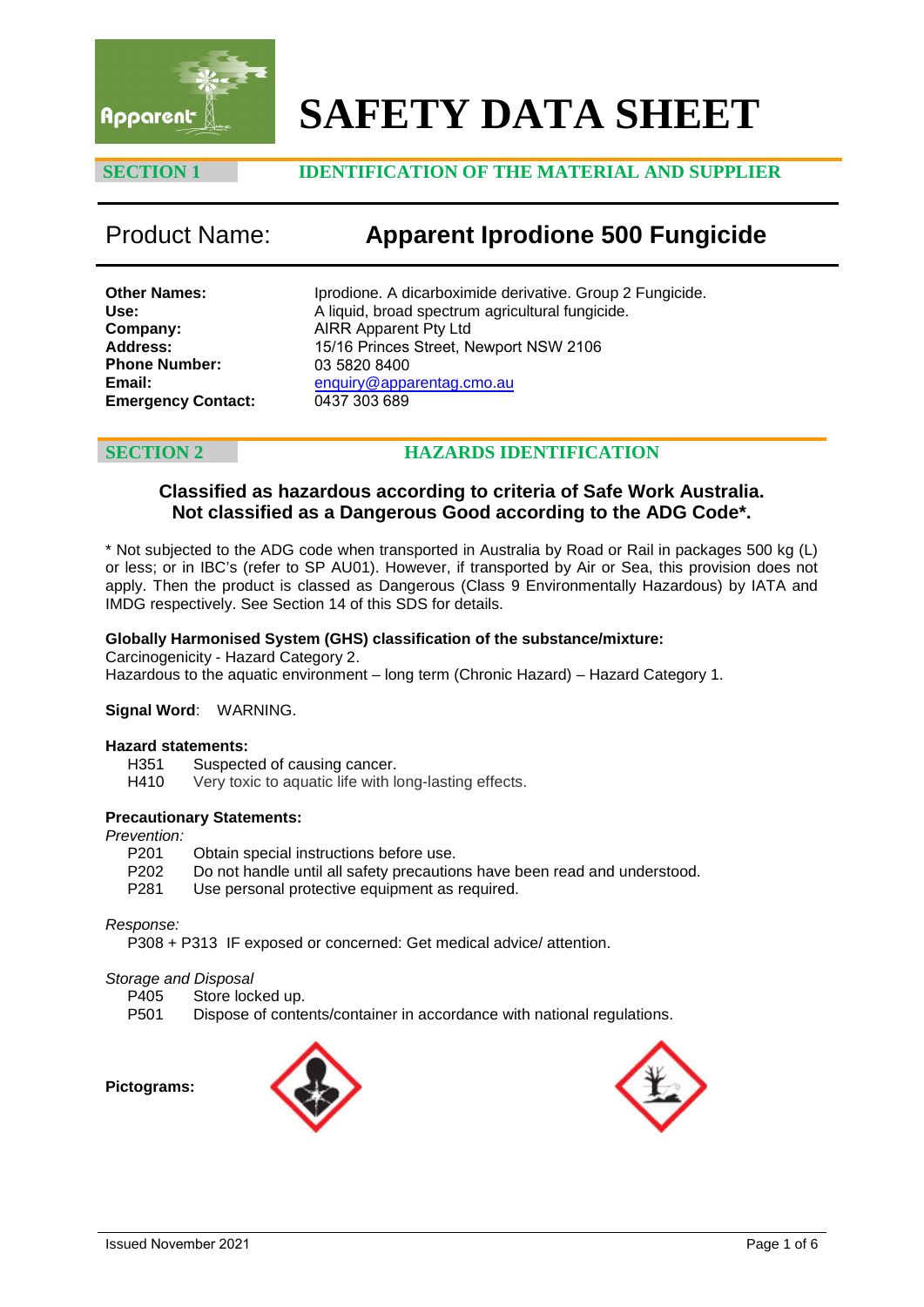### **SECTION 3 COMPOSITION/INFORMATION ON INGREDIENTS**

### **Ingredients:**

*CHEMICAL CAS NUMBER PROPORTION*

Iprodione 36734-19-7 500 g/L Other ingredients (including water) determined not to be hazardous Balance

### **SECTION 4 FIRST AID MEASURES**

### **FIRST AID**

- **Ingestion:** If swallowed do NOT induce vomiting. If poisoning occurs, contact a Doctor or Poisons Information Centre. Phone 131 126. Rinse mouth and give plenty of water to drink. Make every effort to prevent vomit from entering the lungs by careful placement of the patient.
- **Eye contact:** Hold eyes open and flood gently with clean water until chemical is removed. Ensure irrigation under eyelids by occasionally lifting them. Do not try to remove contact lenses unless trained. If irritation persists, seek medical advice.
- **Skin contact:** Remove contaminated clothing. Wash skin with soap and water thoroughly to remove chemical. If skin is irritated, seek medical advice. Launder contaminated clothing before reuse.
- **Inhalation:** Remove to fresh air and observe until recovered. If effects persist, seek medical advice.

**Advice to Doctor:** No specific antidote. Treatment should be symptomatic and supportive. For large ingestions, gastric lavage and administration of activated charcoal and sodium sulfate should be considered. Monitor kidney and respiratory functions.

**SECTION 5 FIRE FIGHTING MEASURES**

**Specific Hazard:** Not flammable. There is little risk of an explosion from this product if commercial quantities are involved in a fire.

**Extinguishing media:** Not combustible, use extinguishing media suited to burning material. If waterfog or fine water spray is used, ensure all runoff is contained. Contain all runoff.

**Hazards from combustion products:** Product is likely to decompose after heating to dryness and continued strong heating and will emit toxic fumes. Firefighters to wear self-contained breathing apparatus and suitable protective clothing if risk to of exposure to vapour or smoke.

**Precautions for fire-fighters and special protective equipment:** Isolate fire area. Evacuate downwind residents. Wear full protective clothing and self contained breathing apparatus. Do not breathe smoke or vapours generated.

### **SECTION 6 ACCIDENTAL RELEASE MEASURES**

**Emergency procedures:** Wear cotton overalls buttoned to the neck and wrist (or equivalent clothing), elbow-length PVC gloves and face shield. In the case of spillage, stop leak if safe to do so, and contain spill. Prevent spillage entering drains or watercourses. Contain and absorb spilled material with absorbent material such as sand, clay, cat litter or material such as vermiculite. Collect recoverable product for use as labelled on the product.

Vacuum, shovel or pump contaminated spilled material into an approved container and dispose of waste as per the requirements of Local or State Waste Management Authorities. Keep out animals and unprotected persons. If a significant quantity of material enters drains, advise emergency services. Launder protective clothing before storage or re-use.

**Material and methods for containment and cleanup procedures:** To clean spill area, tools and equipment, wash with a solution of soap, water and acetic acid/vinegar. Follow this with a neutralisation step of washing the area with a bleach or caustic soda ash solution. Finally, wash with a strong soap and water solution. Absorb, as above, any excess liquid and add both solutions to the drums of waste already collected.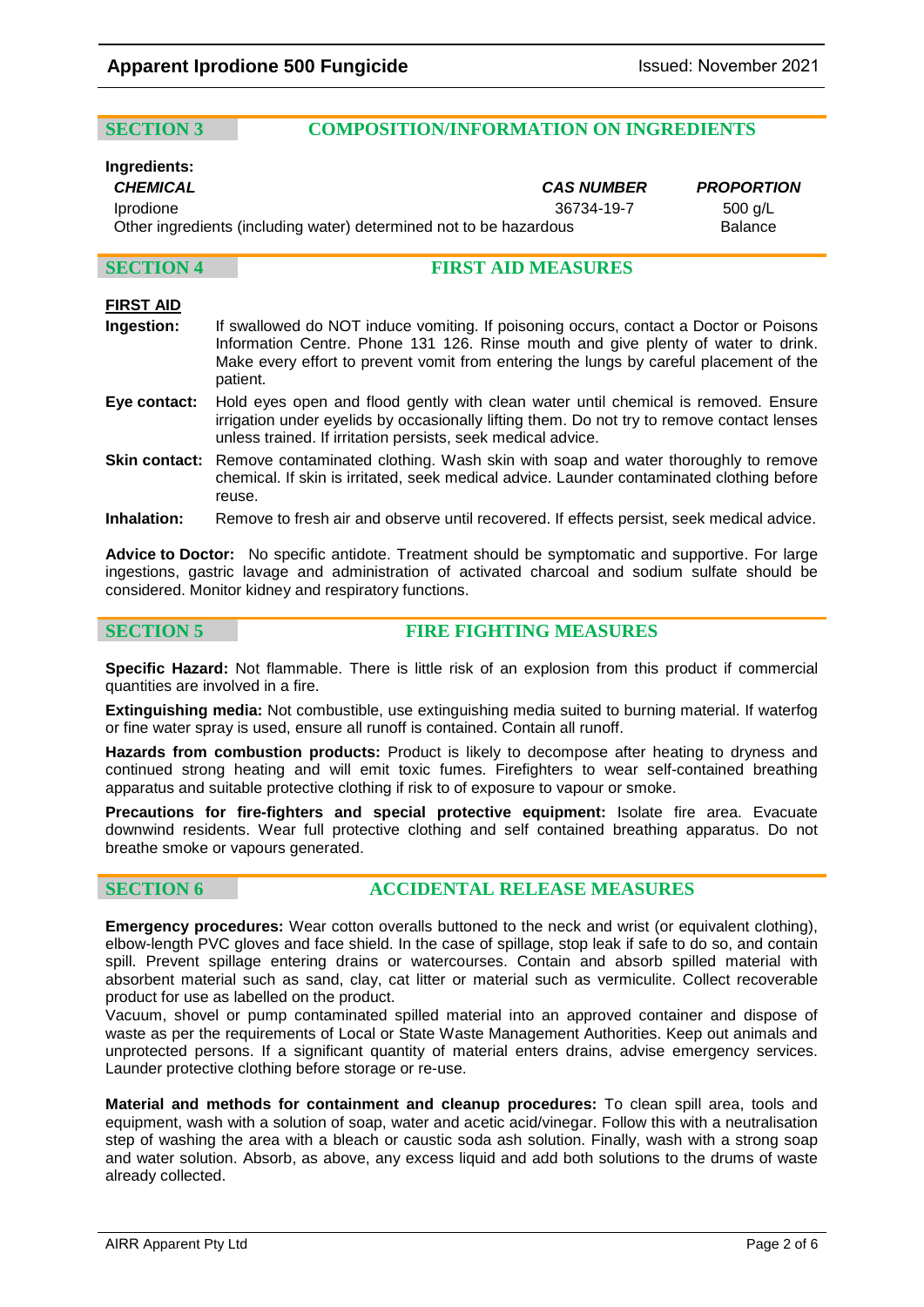**SECTION 7 HANDLING AND STORAGE**

**Precautions for Safe Handling:** May irritate the eyes. Avoid contact with eyes and skin. When opening the container and using the product wear cotton overalls buttoned to the neck and wrist (or equivalent clothing), elbow-length PVC gloves and face shield. If product on skin, immediately wash area with soap and water. After use and before eating, drinking or smoking, wash hands, arms and face thoroughly with soap and water. After each day's use, wash gloves, face shield and contaminated clothing.

**Conditions for Safe Storage:** Store in the closed, original container in a well-ventilated area away from children, animals, food, feedstuffs, seed and fertilisers. Do not store for prolonged periods in direct sunlight. Ideally, the product should be stored below 30°C.

**SECTION 8 EXPOSURE CONTROLS / PERSONAL PROTECTION**

#### **Exposure Guidelines:**

Exposure guidelines have not been established for this product by Safe Work Australia.

#### **Biological Limit Values:**

No biological limit allocated.

#### **Engineering Controls:**

Use in ventilated areas. Keep containers closed when not in use.

### **Personal Protective Equipment (PPE):**

General: When opening the container and using the product wear cotton overalls buttoned to the neck and wrist (or equivalent clothing), elbow-length PVC gloves and face shield. If product on skin, immediately wash area with soap and water. After use and before eating, drinking or smoking, wash hands, arms and face thoroughly with soap and water. After each day's use, wash gloves, face shield and contaminated clothing.

Personal Hygiene: Clean water should be available for washing in case of eye or skin contamination. Wash skin before eating, drinking or smoking. Shower at the end of the workday.

### **SECTION 9 PHYSICAL AND CHEMICAL PROPERTIES**

| Appearance:                 | White to off-white coloured viscous suspension. |
|-----------------------------|-------------------------------------------------|
| Odour:                      | Weak characteristic odour.                      |
| <b>Boiling point:</b>       | No data.                                        |
| <b>Freezing point:</b>      | No data.                                        |
| <b>Specific Gravity:</b>    | No data.                                        |
| <b>Solubility in Water:</b> | Emulsifies in water.                            |
| pH:                         | $4 - 6$ .                                       |
| Flammability:               | Not flammable.                                  |
| <b>Corrosive hazard:</b>    | Not corrosive.                                  |
| Flashpoint (°C):            | Not flammable.                                  |
| <b>Poisons Schedule:</b>    | This product is not a scheduled poison.         |
| <b>Formulation Type:</b>    | Suspension Concentrate.                         |
|                             |                                                 |

### **SECTION 10 STABILITY AND REACTIVITY**

**Chemical Stability:** Product is considered stable in ambient conditions for a period of at least 2 years after manufacture.

**Conditions to avoid:** Do not store for prolonged periods in direct sunlight.

**Incompatible materials:** Strong oxidising agents and strong alkalis.

**Hazardous decomposition products:** When involved in a fire will emit toxic and noxious fumes.

**Hazardous reactions:** No particular reactions to avoid.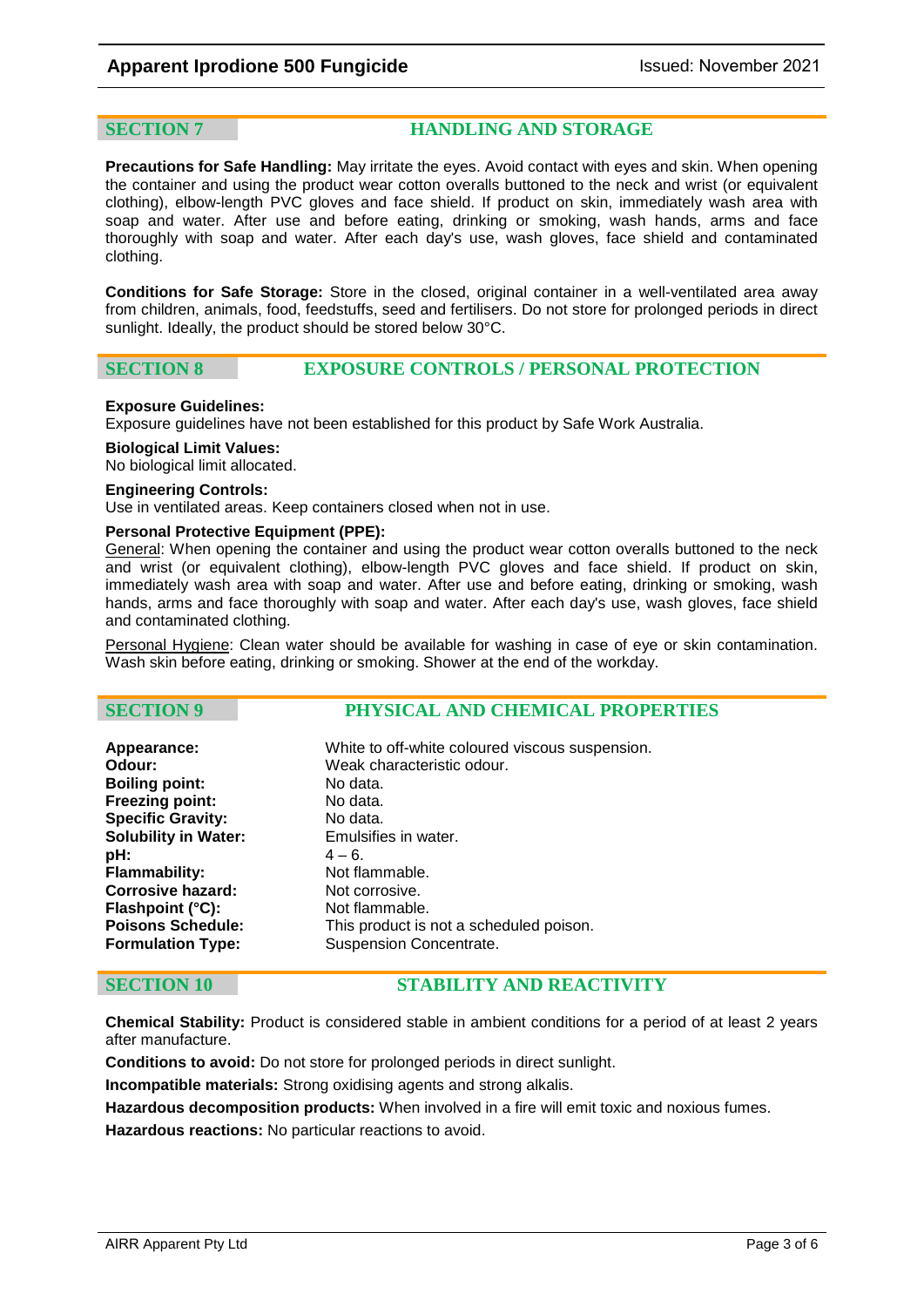**SECTION 11 TOXICOLOGICAL INFORMATION**

No specific data is available for this product as no toxicity tests have been conducted on this product. Information presented is our best judgement based on similar products and/or individual components. As with all products for which limited data is available, caution must be exercised through the use of protective equipment and handling procedures to minimise exposure.

#### *Potential Health Effects:*

#### **ACUTE EFFECTS**

**Swallowed:** Low acute oral toxicity. LD<sub>50</sub> (rat) > 2000 mg/kg.

- **Eye:** This product may cause slight eye irritation. Symptoms may include stinging and reddening of eyes and watering.
- **Skin:** Low acute dermal toxicity. LD<sub>50</sub> (rat) > 2000 mg/kg. Not irritating to the skin and is not a sensitiser.
- **Inhaled:** Unlikely to cause inhalation toxicity. May irritate mucous membranes of the nose and mouth.

### **Long Term Exposure:**

**Chronic toxicity:** Lifetime feeding studies in rodents have shown an increased incidence of tumours in animals treated at the maximum tolerated dose. Iprodione has been classified as a Category 2 carcinogen by Safe Work Australia. (Note: Classified as a Category 2 carcinogen under GHS. This means that the substance is not classifiable as to carcinogenicity to humans. Iprodione was not mutagenic in the Ames assay.)

**SECTION 12 ECOLOGICAL INFORMATION**

**Environmental Toxicology:** The active ingredient, iprodione, is toxic to fish and aquatic arthropods. *Fish*: Rainbow trout (96 hr) LC<sub>50</sub> = 4.1 mg/L; Bluegill sunfish (96 hr) EC<sub>50</sub> = 3.7 mg/L. *Daphnia Magna* EC50 = 0.25 mg/L. *Algae*: *Selenastrum capricomutum* (48 hr) EC50 15.3 mg/L. *Birds*: Mallard duck LD50  $> 10000$  mg/kg; Bobwhite quail LD<sub>50</sub>  $> 2,000$  mg/kg.

**Environmental Fate:** Iprodione is rapidly metabolised in soil with formation of carbon dioxide. DT<sub>50</sub> (lab.) 20 - 80 days; (field) 919 days. Koc 202 - 543. Rate of degradation increases with successive treatments, and hence accumulation does not occur.

This product is toxic to aquatic organisms, and may cause long-term adverse effects in the aquatic environment. It has a low hazard to birds, earthworms, bees and other beneficial insects. Do not contaminate streams, rivers or waterways with this product or the used containers.

**SECTION 13 DISPOSAL CONSIDERATIONS**

**Spills and Disposal:** Persons involved in cleanup require adequate skin protection - see Section 8. Spills and Disposal: Keep material out of streams and sewers. Vacuum, shovel or pump waste into an approved drum. To decontaminate spill area, tools and equipment, wash with a suitable solution (ie organic solvent, detergent, bleach or caustic) and add the solution to the drums of wastes already collected. Dispose of drummed wastes, including decontamination solution in accordance with the requirements of Local or State Waste Management Authorities. In rural areas contact ChemClear [http://www.chemclear.com.au](http://www.chemclear.com.au/) for help with collection of unwanted rural chemicals.

**Disposal of empty containers:** Triple-rinse containers before disposal. Add rinsings to spray tank. Do not dispose of undiluted chemicals on site. If recycling, replace cap and return clean containers to recycler or designated collection point. If not recycling, break, crush, or puncture and deliver empty packaging to an approved waste management facility. If an approved waste management facility is not available, bury the empty packaging 500 mm below the surface in a disposal pit specifically marked and set up for this purpose, clear of waterways, desirable vegetation and tree roots, in compliance with relevant local, state or territory government regulations. Do not burn empty containers or product.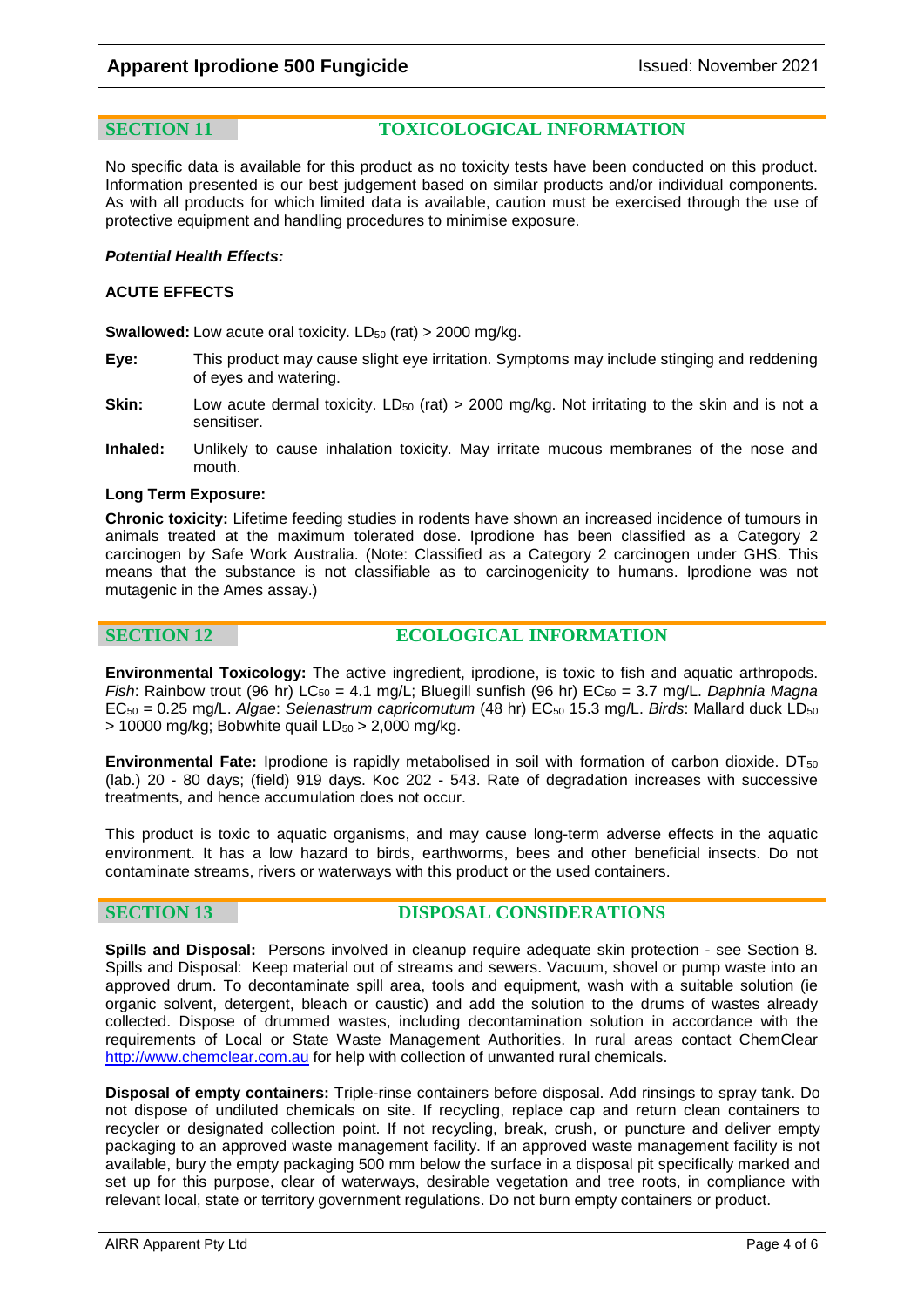### **SECTION 13 DISPOSAL CONSIDERATIONS**

drumMUSTER is the national program for the collection and recycling of empty, cleaned, non returnable crop production and on-farm animal health chemical containers. If the label on your container carries the drumMuster symbol, triple rinse the container, ring your local Council, and offer the container for collection in the program.

### **SECTION 14 TRANSPORT INFORMATION**

**Road & Rail Transport:** This product is exempt from classification as a Dangerous Good in packs less than 500 kg (L); or in IBC's under the Australian Code for the Transport of Dangerous Goods by Road and Rail. For bulk shipments this product is a class 9, UN 3082. (See special provision AU01).

**Marine and Air Transport:** Apparent Iprodione 500 Fungicide is classified as a Marine Pollutant according to International Maritime Dangerous Goods (IMDG) Code and the International Air transport Association (IATA). If transporting by sea or air the following Dangerous Goods Classification applies:- UN 3082, Class 9 (Miscellaneous Dangerous Goods), Packing Group III, Proper Shipping Name ENVIRONMENTALLY HAZARDOUS SUBSTANCE, LIQUID, N.O.S. (Contains 50% Iprodione). Hazchem code ●3Z. Hazard Identification Number (HIN) 90. Emergency Guide 47 (Australian Standards).

### **SECTION 15 REGULATORY INFORMATION**

Under the Standard for Uniform Scheduling of Medicines and Poisons (SUSMP), this product is not a Scheduled poison.

This product is registered with the Australian Pesticides and Veterinary Medicines Authority. APVMA number 69201.

This product is classified as a Hazardous Substance under the criteria of Safe Work Australia. Xn: Harmful.

This product is not classified as a Dangerous Good according to the ADG Code for packs less than 500 litres (SP AU01)  $(7<sup>th</sup> Ed)$ .

*Requirements concerning special training:* 

Check State or Territory regulations that require people who use pesticides in their job or business to have training in the application of the materials.

| <b>SECTION 16</b> |  |  |  |
|-------------------|--|--|--|
|                   |  |  |  |

### **OTHER INFORMATION**

Issue Date: 8 November 2021. Valid for 5 years till 8 November 2021. (First issue).

Key to abbreviations and acronyms used in this SDS:

| ADG Code:          | Australian Dangerous Goods Code (for the transport of dangerous goods by Road and<br>Rail).                                                                 |
|--------------------|-------------------------------------------------------------------------------------------------------------------------------------------------------------|
| Ataxia:            | Inability to control the coordinate movements of the muscles.                                                                                               |
| Bradycardia:       | Is a resting heart rate of under 60 beats per minute (adults).                                                                                              |
| Carcinogen:        | An agent which is responsible for the formation of a cancer.                                                                                                |
| Clonic:            | An abnormality in neuromuscular activity characterized by rapidly alternating muscular<br>contraction and relaxation.                                       |
| Genotoxic:         | Capable of causing damage to genetic material, such as DNA.                                                                                                 |
| Mutagenic:         | Capable of inducing a genetic mutation in an organism.                                                                                                      |
| LD <sub>50</sub>   | Median Lethal Dose A statistically derived single dose of a substance that can be<br>expected to cause death in 50% of dosed animals.                       |
| OCS:               | Office of Chemical Safety.                                                                                                                                  |
| Oedema:            | Accumulation of fluid in tissues.                                                                                                                           |
| PPE:               | Personal protective equipment.                                                                                                                              |
| Teratogen:<br>TWA: | An agent capable of causing abnormalities in a developing foetus.<br>The Time Weighted Average airborne concentration over an eight-hour working day, for a |
|                    | five day working week over an entire working life.                                                                                                          |